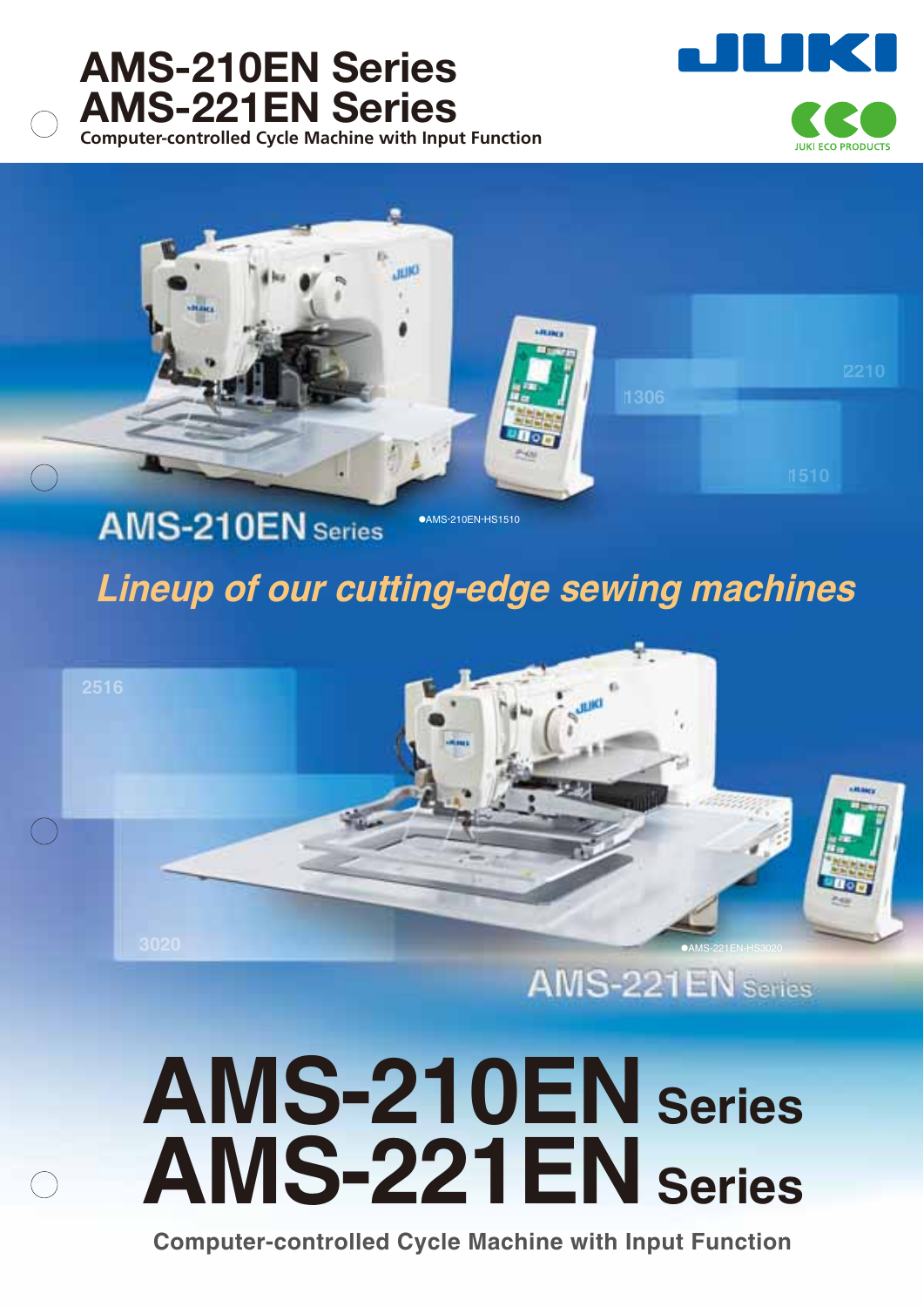### **The AMS-221EN Series comes in two different models which differ in sewing area.**

1 2

**type**



**The AMS-210EN Series comes in three different models which differ in sewing area.**



**Medium sewing area**

Computer-controlled Cycle Machine with Input Function

The 1510 model is well received in the market due to its moderate-sized sewing area. Responding to market demand, the 1510 area model with a motor-driven feeding frame has been newly developed. This model can be used in a plant which is not provided with pneumatic equipment.

The feed accuracy is substantially improved due to the adoption of the encoder control system



# Computer-controlled Cycle Machine with Input Function<br>
Series and Series and AMS-221EN Series and AMS-222<br>
Series and AMS-222EN Series and AMS-222EN Series and AMS-222EN Series and AMS-222EN Series and AMS-222EN Series and

★ The picture shows the sewing machine with a separately-driven feeding frame. ●AMS-221EN-HL2516





The sewing machine achieves the highest sewing speed, **2,800sti/min\***, in the industrial sewing machine industry. As a result, cycle time is dramatically reduced. **Productivit** 

> The sewing machine is best-suited to the sewing of large labels and emblems, the sewing of two or more pieces of small labels and emblems at one time, and the shape-tacking of bags and shoes. The sewing machine is applicable to a broad range of materials and processes, while leading the industrial sewing machine industry in terms of improvement in quality and the promotion of production that does not require sewing-machine operators to have special skills.

AMS-210EN- **L1510 <sup>S</sup> H** Monolithic feeding frame Separately-driven feeding frame **Products** Pneumatic feeding frame

### AMS-221EN- **L2516 <sup>S</sup> H** Separately-driven feeding frame | Pneumatic feeding frame



*2210*  **(X: 220mm** × **Y: 100mm)** AMS-210EN- **L2210 <sup>S</sup> H**

Monolithic feeding frame **Preumatic feeding frame** AMS-221EN-**HS3020**



This model has a sewing area that is best-suited to the sewing of large parts, including the shape-tacking of jean pockets. With this model, you may recognize the higher productivity of the cycle machine.

**"productivity," productivity, " AMS Series increase The AMS Series is newly reborn. New technologies have helped the**   $\mathsf{achieve}\ \textsuperscript{\textsf{m}}$ energy conservation" in **consideration of the global environment, and further improve "quality." quality."**



*2516*  **(X: 250mm** × **Y: 160mm)** AMS-221EN- **S2516 <sup>S</sup> H**

### **Quality**

The new AMS Series models ubstantially decrease power consumption **Propendia** compared with the conventional ones. y have been designed to achieve eco-friendliness.





AMS-210EN- **S1306 <sup>S</sup> H**



The sewing machine flexibly supports the sewing of small articles such as labels and emblems. The sewing machine's small sewing area promises ease of use when handling small articles, thereby enabling smooth sewing operation.

Pneumatic feeding frame

The sewing machine is applicable to sewing products which require a wider sewing area than that of the "AMS-221EN-2516." It is best-suited to the attaching of handles to bags and the shape-tacking of boots and shoes. The sewing machine is flexibly applicable to sewing requiring a medium sewing area.

### \*"sti/min" stands for "Stitches per Minute."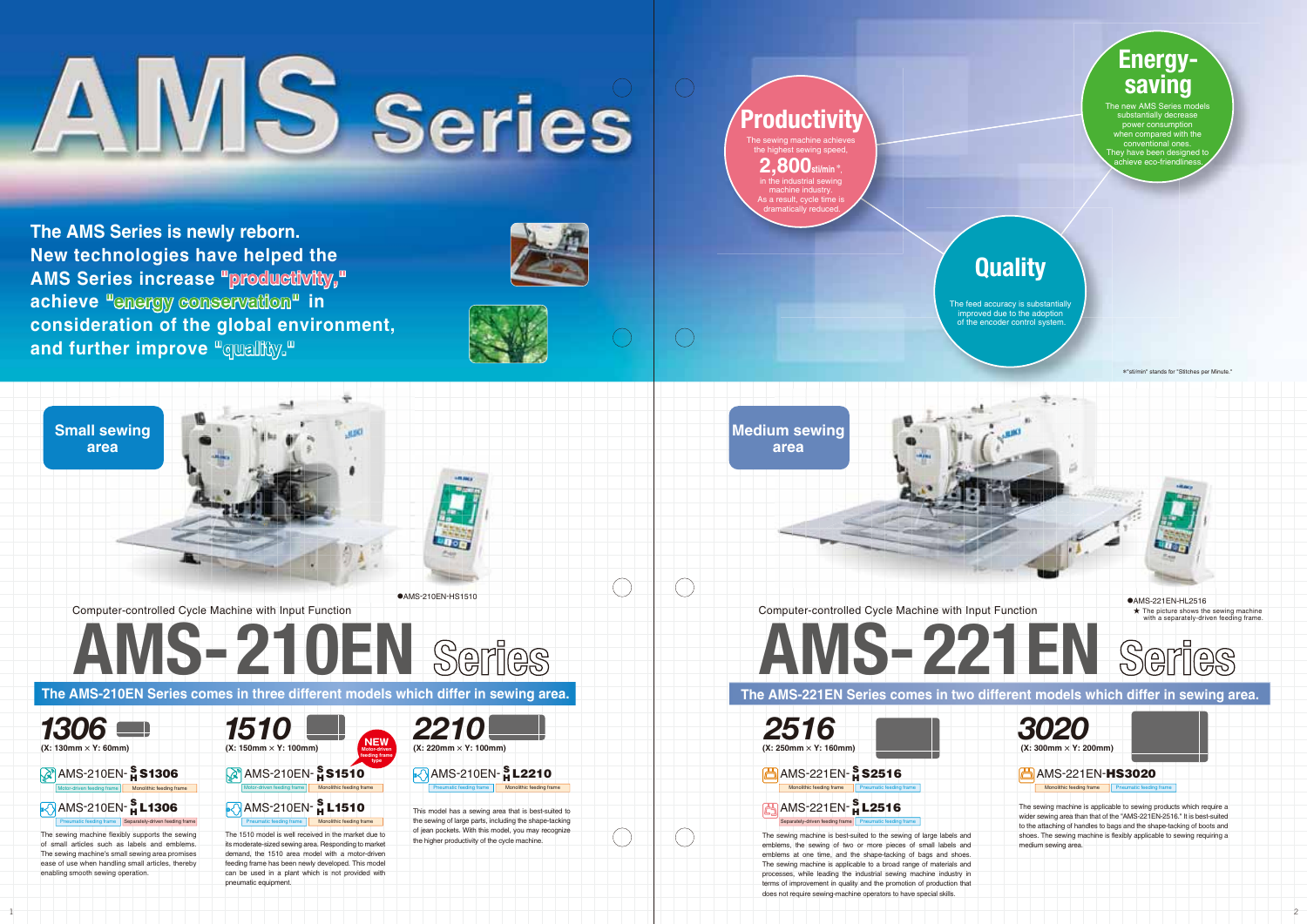**The sewing speed has been increased to**  2,800sti/min which is the highest sewing **speed in the industrial sewing machine manufacturing industry. Various functions contribute to increased productivity!**

- ●The sewing machine has achieved the industry's highest sewing speed of 2,800sti/min. The maximum sewing speed is reached by the 2nd stitch from the beginning of sewing. Since the sewing machine maintains its highest sewing speed immediately before the end of sewing and instantaneously decreases its speed, cycle time can be substantially decreased.
- ●JUKI's unique stepping-motor controlled thread trimming mechanism is adopted to enable speedy and consistent thread trimming performance.
- ●The machine demonstrates enhanced responsiveness due to the adoption of a main-shaft direct-drive system.

been designed to reduce power consumption.

Sewing at the maximum sewing speed of 2,800sti/min is possible up to stitching pitch of 4mm for the AMS-210EN or 3.5mm for the AMS-221EN (the highest sewing speed and stitching pitch in the industrial sewing machine industry). Even for the larger pitches, the sewing speed is increased by 90% for the AMS-210EN and by 60% for the AMS-221EN at the maximum when compared with the conventional models, thereby reducing the cycle time.

★The sewing speed is automatically controlled according to the stitching pitch.

### **Cycle time is shortened. The maximum sewing speed per stitching-pitch (stitch length) is increased.**

### **decreased.**

Comparison of cycle time Comparison between stitching pitch and sewing speed

●This sewing machine reduces power consumption by 30% as compared with the conventional models.<br>●The sewing machine satisfies the requirements stipulated in the "JUKI Group Green Procurement Guidelines\*."<br>And it certainly ●**As compared with the conventional model, the AMS-210EN reduces noise by 3dB and vibration by 1dB.**







| <b>Max. sewing speed</b>             | The machine achieves the highest sewing speed of 2,800sti/min for a<br>computer-controlled cycle machine.                                           |
|--------------------------------------|-----------------------------------------------------------------------------------------------------------------------------------------------------|
| <b>Instantaneous</b><br>acceleration | The maximum sewing speed is reached by the 2nd stitch from the beginning<br>of sewing.                                                              |
| Instantaneous<br>deceleration        | Instantaneous deceleration: The machine remains at the maximum sewing<br>speed until just before the end of sewing and decelerates instantaneously. |
| <b>Thread trimming</b>               | A stepping-motor controlled thread trimming mechanism is employed to<br>perform high-speed thread trimming without fail.                            |



## **Energysaving**

### **A remarkable degree of energy conservation is achieved by the adoption of the encoder-**

**control system.** 

**The sewing machine has been designed with additional consideration for the environment.**

### **The AMS-210EN and AMS-221EN are an environmentally-friendly product which**

●**This sewing machine reduces power consumption by 45% as compared with the conventional models.** ●**The sewing machine satisfies the requirements stipulated in the "JUKI Group Green Procurement Guidelines\*."**  ●**As compared with the conventional model, the AMS-221EN reduces noise by 1dB and vibration by 0.6dB.**

\*The RoHS Directive is an EU Directive limiting the use of 6 hazardous substances (leat, hexavalent chromium, mercury, cadmium, PBB and PBDE) in electrical and electronic equipment.<br>The JUKI Green Procurement Guideline i

**JUKI ECO PRODUCTSmeets JUKI ECO PRODUCTS certification criteria. AMS-210EN AMS-221EN And it certainly complies with the RoHS Directive\*. JUKI ECO PRODUCTS** For details of JUKI ECO PRODUCTS, refer to: http://www.juki.co.jp/eco\_e/index.html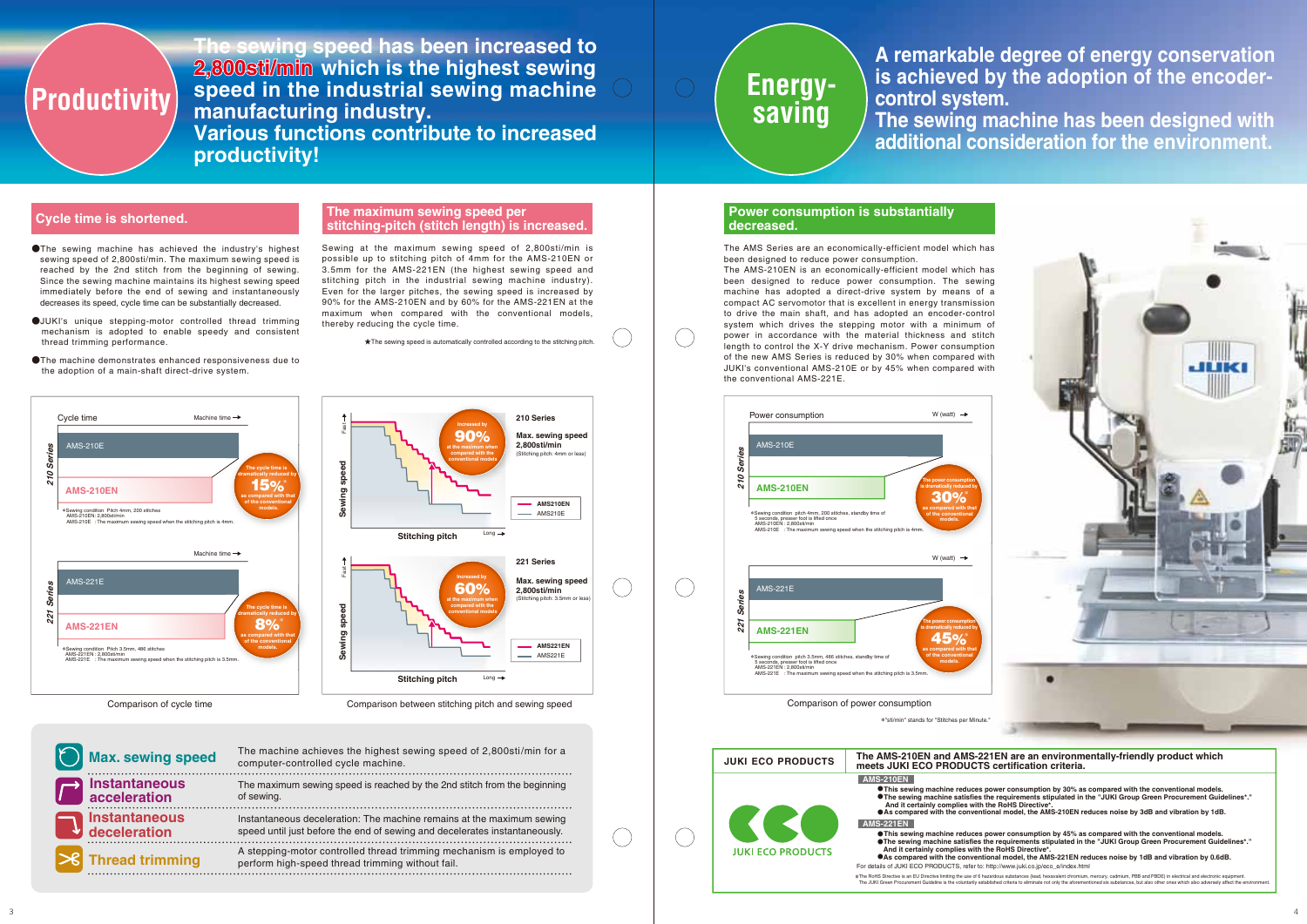The machine with a slide-type thread take-up lever is designed for improved stitching with heavy threads tension. JUKI's unique active tension mechanism which has been re-designed specifically for heavy-weight materials, as well as the slide-type thread take-up lever which is suited for sewing heavy-weight materials, increase the maximum tension by **50% more** compared to that of the standard models of the JUKI AMS Series machines. The new model improves seam quality (thread tension) for sewing seat belts and general heavy-weight materials such as container belts and bags.

# **Slide-type thread take-up lever**

**AMS-210EN-HL1306/7300**

Example application: Reinforcing the stitching of seatbelts \*The feeding frame is special order item.

The position of the feed can be checked during sewing by means of the encoder-controlled X-Y drive stepping motor. This remarkably improves accuracy of the feed. As a result, deformation of a sewing pattern which is likely to occur when sewing at a high speed or sewing a heavy-weight material is significantly reduced.



## **Quality**

The frame (needle bar unit and thread take-up unit) is lubricated with grease, and the hook is fed with a minute quantity of oil from the oil tank. JUKI's advanced dry technology, which is utilized in a number of our sewing machine models, protects your products from being stained with oil.

To support the sewing of multi-layered parts of materials, the lower dead point height of the intermediate presser can be changed steplessly during sewing (standard: 0~3.5mm; maximum: 0~7.0mm). The intermediate presser will now be able to clamp the material without fail, thereby preventing troubles in sewing, such as stitch skipping and thread breakage. Furthermore, flaws on the sewing product are prevented by maintaining the intermediate height as desired according to the material thickness. (The intermediate presser stroke is adjustable between 0 and 10mm.)

The intermediate presser goes up and comes down according to the material thickness.



Market-proven active tension has been introduced to the needle thread tension controller. With the active tension, pinpoint changes in the needle thread tension during sewing are enabled. The needle thread tension, therefore, can be set in conjunction with the material thickness and can be corrected according to the direction of sewing on a stitch-by-stitch basis through the operation panel. Since the needle thread tension is reproducible, supporting a broader range of sewing conditions, the time required for setup changing upon process changeover can be reduced.







### **◎Double-stepped stroke feeding frame**

The feeding frame can be lowered in two steps. It is very convenient for finely positioning the material on the sewing machine. The stopping height of the feeding frame can be set as desired with ease.



**◎Two different types of feeding frames** The feeding frame comes in two different types; the monolithic feeding frame and the separately-driven feeding frame. The separately-driven feeding frame enables easy placement of the sewing material on the machine since its right and left frame parts can be operated separately. Both the amount of lift and the ascending/descending speed of the feeding frame can be adjusted differently for the right and left parts of the frame.



★The double-stepped stroke feeding frame is provided as standard for all models under the AMS-210EN Series and the AMS-221EN/L Series.

★The picture shows the sewing machine with a separately-driven feeding frame. The separately-driven feeding frame can be selected only for the AMS-210EN/L1306 and AMS-221EN/L2516.

### **In order to produce beautiful seams, new functions have been added.**

### **Improvement of seam quality**

### **Semi-dry head**

### **Programmable intermediate presser**

### **Active tension**

### **Feeding frame**

| Model name                 | AMS-210EN-HL1306 / 7300                        | Max. sewing speed      | 2,000sti/min <sup>*</sup> (when stitch length is 4.5mm or less)          |  |
|----------------------------|------------------------------------------------|------------------------|--------------------------------------------------------------------------|--|
| <b>Sewing area</b>         | $X: 130$ mm $\times$ Y: 60mm                   | Thread take-up         | Slide-type thread take-up lever (dry frame)                              |  |
| <b>Feeding frame type</b>  | Pneumatic feeding frame (lifting amount: 30mm) |                        | Active tension for heavy-weight materials                                |  |
| <b>Needle</b>              | DP×17 #25 (max. #26)                           | Needle thread tension  | fension increased by 50% more compared)<br>to that of the standard model |  |
| <b>Thread</b>              | #2 $\sim$ #8 (nylon, Tetron)                   | <b>Hook</b>            | Double-capacity shuttle hook                                             |  |
| <b>Dimensions / Weight</b> | In conformance with the standard model         | Wiper                  | Side wiping type                                                         |  |
|                            |                                                | <b>Thread trimming</b> | Stepping motor drive                                                     |  |



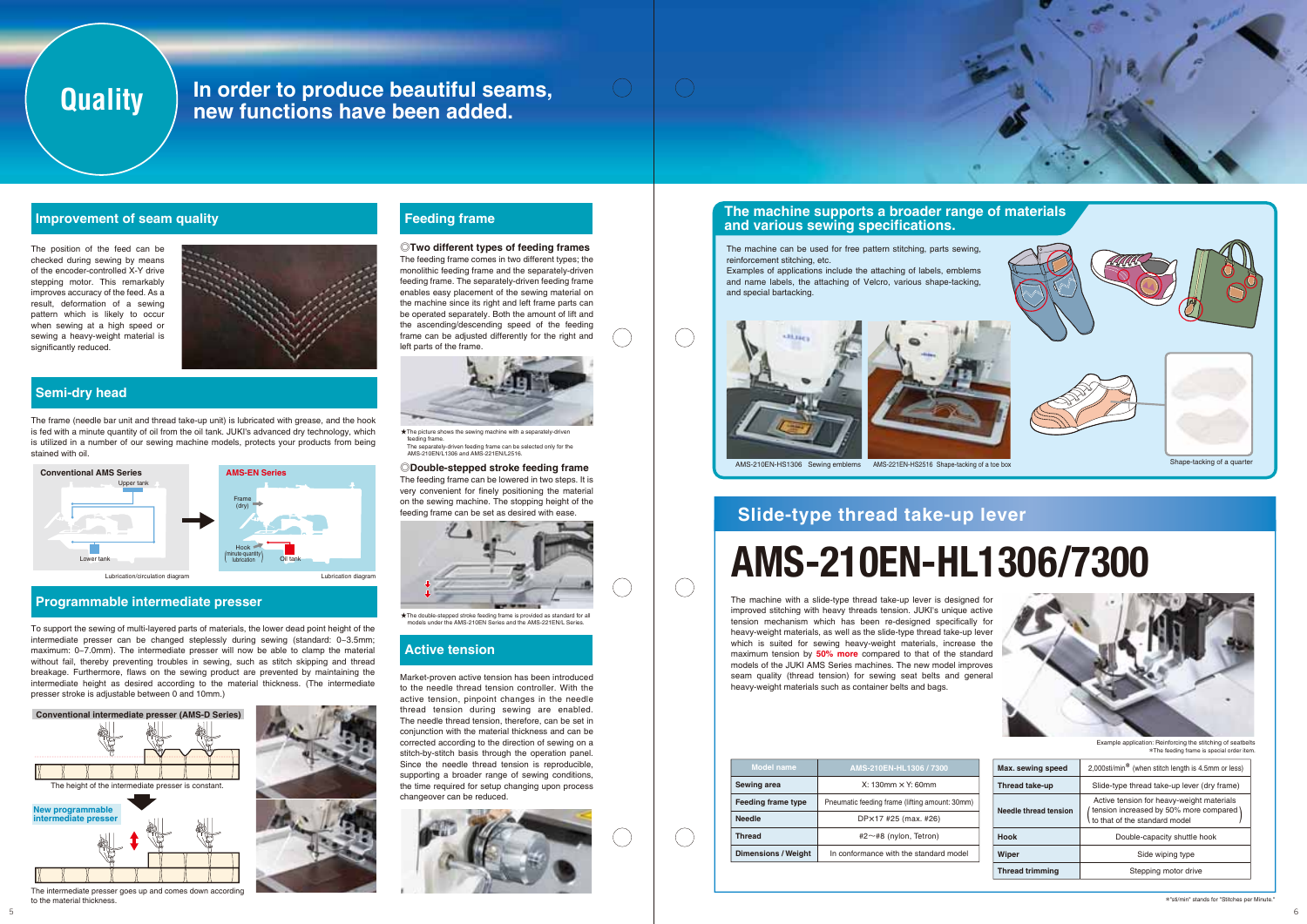### **The large-sized liquid crystal touch panel, which has been developed to ensure ease of operation, dramatically increases efficiency in edit work.**

### **Operation panel provided with programmable functions IP-420 (provided as standard)**

Sewing data created with the IP-420 can be stored in the memory of the main body of the sewing machine. The memory storage capacity is 500,000 stitches and 999 patterns (max. 50,000 stitches per pattern) at the maximum. In addition to the CompactFlash 33 card, the main body of the sewing machine is provided as standard with a USB connector. Now, data can be input/output to/from various kinds of media (FD (floppy disks), SM (SmartMedia), CF (CompactFlash), SD (Secure Digital Card) etc.) by means of a USB thumb device and a card reader. The maximum number of stitches that can be stored in the memory for each medium is approximately 50,000,000.

**The memory storage capability of the main body of the sewing machine has been dramatically enhanced. Now the USB-ready main body of the sewing machine uses many different kinds of media.**

> \*Exclusive part for sewing area code 1306(X:1306mm-Y:60mm) Parts for any area other than the above are available on special order

The IP-420 touch panel offers market-proven ease of operation. It is provided with a wide screen and programmable functions. Data can be input/edited while visually checking the needle movement.

The color LCD unit displays sewing data such as stitch shape, needle thread tension, enlargement/reduction ratio, sewing speed and the number of stitches at a glance. The IP-420 is provided as standard with 14 different display languages.

### **◎Key-lock customization function**

The next material to be sewn can be placed between the top and bottom plates of the cassette holder while the machine is still engaged in the sewing of the currently set material.

The key-lock state can be set as desired. It is therefore possible to hide items which should not be handled by the operators.

### **◎Simplified operation mode**

Simplification of set items and screen transition of the IP-420 increases ease of use and helps reduce operator fatigue.



JUKI

п

 $IP - 420$ 

 $\mathbb{N}$   $\sim$ 

 $\left( \begin{array}{cc} 0 & 0 \ 0 & 0 \end{array} \right)$ 

On the PM-1 programming software, a sewing data shape can be checked more precisely as compared with the IP-420

With the PM-1 programming software, frequent trial stitching can be directly done in repetition when editing complicated and minute data, thereby allowing the operator to create a sewing pattern design as desired free from stress during editing work.



The model is best-suited to circular sewing, for attaching small patches such as labels and emblems. ★For the S type (motor-driven feeding frame), the AMS-210EN pneumatic set is required.

It blows air on the needle to prevent thread breakage due to heat. (To use the side-sweeping wiper, part number 40035692 should be .<br>prdered.)

It blows air on the needle to prevent thread breakage due to heat. ★For the S type (motor-driven feeding frame), the AMS-210EN pneumatic set is required. (To use the side-sweeping wiper, part number 40035692 should be ordered.)

The pneumatic set is required when the S type (motor-driven feeding frame) uses pneumatic inverted clamp device and needle cooler.

A side wiping type is also available depending on the sewing products or sewing conditions.

The feeding frame and the feed plate can be quickly changed without any tools.

So as to prevent any accidents that may be caused when the feeding frame does not match a program, a program which matches the feeding frame can be invoked by reading the bar-code.

| <b>Description</b>                                                          | Part No.               | Feature                                                                                                                                                               |
|-----------------------------------------------------------------------------|------------------------|-----------------------------------------------------------------------------------------------------------------------------------------------------------------------|
| Pneumatic inverted clamp device                                             | 40092951*              | The model is best-suited to circular sewing<br>as labels and emblems.<br>★For the S type (motor-driven feeding fra<br>set is required.                                |
| Needle cooler asm.                                                          | 40092717<br>(40035692) | It blows air on the needle to prevent thread<br>$\bigstar$ For the S type (motor-driven feeding fra<br>set is required.<br>(To use the side-sweeping wiper, part numb |
| AMS-210EN pneumatic set                                                     | 40089848               | The pneumatic set is required when the S<br>uses pneumatic inverted clamp device and                                                                                  |
| Side wiper asm.                                                             | 40035867               | A side wiping type is also available deper                                                                                                                            |
| Relay cable asm. for the side wiper                                         | B4150210DA0            | sewing conditions.                                                                                                                                                    |
| One-touch utility clamp<br>Exclusive to the monolithic feeding frame        | 40089692               | The feeding frame and the feed plate can                                                                                                                              |
| One-touch utility clamp<br>Exclusive to the separately-driven feeding frame | 40089695               | tools.                                                                                                                                                                |
| Cassette holder asm.                                                        | B2953210DA0*           | The next material to be sewn can be plac<br>plates of the cassette holder while the                                                                                   |
| Cassette holder fixing base asm.                                            | B2594210DA0*           | sewing of the currently set material.                                                                                                                                 |
| Mechanical valve unit                                                       | 40042352               | It is possible to make up and down mover<br>★Not available to S type machine head.                                                                                    |
| Bar-code reader                                                             | 40089238               | So as to prevent any accidents that ma<br>frame does not match a program, a prog<br>frame can be invoked by reading the bar-                                          |
| Transformer for the single-phase high-voltage<br>power supply               | 40005422               | The transformer is required when the<br>high-voltage area (380V/400V/415V).                                                                                           |

The transformer is required when the sewing machine is used in a high-voltage area (380V/400V/415V).

It is possible to make up and down movements same as manual pedal. ★Not available to S type machine head.



### **◎AMS-221EN Series**

| <b>ODevice/Parts</b>     |
|--------------------------|
| <b>OAMS-210EN</b> Series |
| <b>Description</b>       |

### **■OPTION**

**●Programming software for computer-controlled sewing machines**

### **PM-1** Ver.3

| <b>Description</b>                                            | Part No.               | <b>Feature</b>                                                                                                               |
|---------------------------------------------------------------|------------------------|------------------------------------------------------------------------------------------------------------------------------|
| Side wiper asm.                                               | 40035867               | A side wiping type is also available deper                                                                                   |
| Relay cable asm. for the side wiper                           | 40036668               | sewing conditions.                                                                                                           |
| Needle cooler asm.                                            | 40092717<br>(40035692) | It blows air on the needle to prevent threa<br>(To use the side-sweeping wiper, part<br>ordered.)                            |
| Cassette holder asm. for 2516                                 | B25822210A0            |                                                                                                                              |
| Cassette holder fixing base asm. for 2516                     | 40052328               | The next material to be sewn can be plac                                                                                     |
| Cassette holder asm. for 3020                                 | 40053777               | plates of the cassette holder while the<br>sewing of the currently set material.                                             |
| Cassette holder fixing base asm. for 3020                     | 40053782               |                                                                                                                              |
| One-touch utility clamp                                       | 40052330               | The feeding frame and the feed plate can<br>tools.<br>The one-touch utility clamp has been spe<br>2516.                      |
| Bar-code reader                                               | 40089238               | So as to prevent any accidents that ma<br>frame does not match a program, a prog<br>frame can be invoked by reading the bar- |
| Transformer for the single-phase high-voltage<br>power supply | 40005422               | The transformer is required when the<br>high-voltage area (380V/400V/415V).                                                  |
|                                                               |                        |                                                                                                                              |





The transformer is required when the sewing machine is used in a high-voltage area (380V/400V/415V).

A side wiping type is also available depending on the sewing products or sewing conditions.

The next material to be sewn can be placed between the top and bottom plates of the cassette holder while the machine is still engaged in the sewing of the currently set material.

The feeding frame and the feed plate can be quickly changed without any tools. The one-touch utility clamp has been specifically designed for Area Code

2516.

So as to prevent any accidents that may be caused when the feeding frame does not match a program, a program which matches the feeding frame can be invoked by reading the bar-code.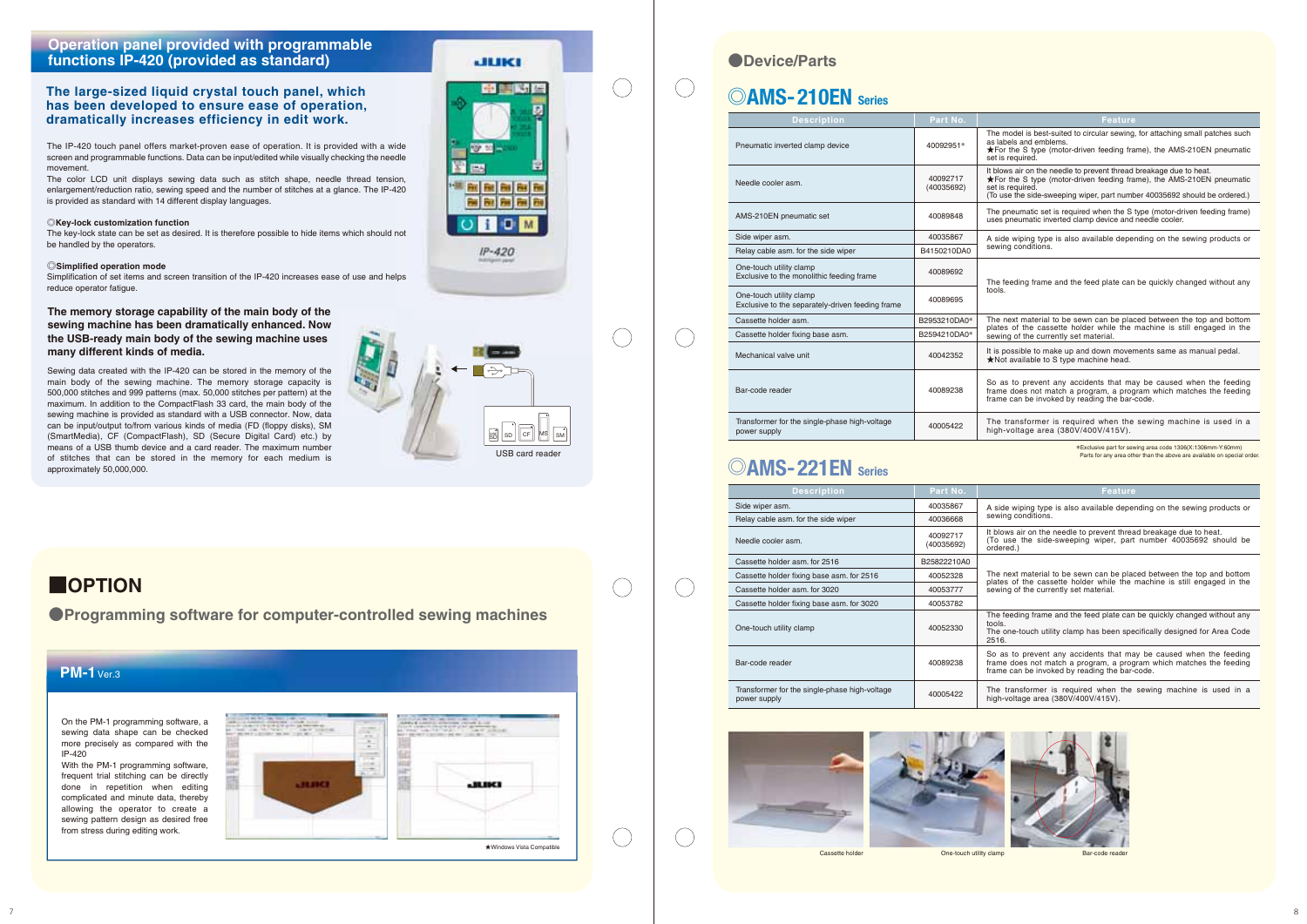### **●Needle / Needle hole guide / Intermediate presser corresponding table**

\*Stitch length is 4mm or less for the AMS-210EN and 3.5mm or less for the AMS-221EN. \*"sti/min" stands for "Stitches per Minute."

★For CompactFlash™, please use genuine JUKI products.<br>★"CompactFlash™\*!s a registered trademark of SanDisk Corporation, U.S.A.<br>★Microsoft Windows is a trademark of Microsoft Corporation, U.S.A., registered in the U.S.A. a

### **◎AMS-210EN Series**

### **◎AMS-221EN Series**

S type: Fitting thread numbers #80~#20 H type: Fitting thread numbers #50~#2

\*1 The needle equipped as standard (DP×5 #14) \*2 The needle equipped as standard (DP×17 #18)



 $\bigcirc$ 

 $\bigcirc$ 

 $\bigcirc$ 

 $\bigcirc$ 

 $\bigcirc$ 

 $\bigcirc$ 

 $\bigcirc$ 

 $\bigcirc$ 

Intermediate presser

| Model name                       | AMS-210EN-SS1306                                                                                       | AMS-210EN-HS1306        | <b>AMS-210EN-SL1306</b>                                       | <b>AMS-210EN-HL1306</b> |
|----------------------------------|--------------------------------------------------------------------------------------------------------|-------------------------|---------------------------------------------------------------|-------------------------|
| Sewing area                      |                                                                                                        |                         | $X: 130$ mm $\times$ Y: 60mm                                  |                         |
|                                  | Monolithic feeding frame                                                                               |                         | Separately-driven feeding frame                               |                         |
| Feeding frame type               | Motor-driven feeding frame (lifting amount: 25mm)                                                      |                         | Pneumatic feeding frame (lifting amount: 30mm)                |                         |
| Application                      | Light- to medium-weight                                                                                | Medium- to heavy-weight | Light- to medium-weight                                       | Medium- to heavy-weight |
| <b>Needle</b>                    | DP <sub>x5(H14)</sub>                                                                                  | DPX17(#18)              | DP <sub>x5(H14)</sub>                                         | $D P \times 17$ (#18)   |
| <b>Thread</b>                    | #80 $\sim$ #30                                                                                         | #50 $\sim$ #2           | $#80 \sim #30$                                                | #50 $\sim$ #2           |
| Compressed air / Air consumption |                                                                                                        |                         | $0.35 \sim 0.4$ (max. 0.55) MPa, 1.8dm <sup>3</sup> /min(ANR) |                         |
| <b>Dimensions / Weight</b>       | 1,200mm(W)x710mm(D)x1,200mm(H) (thread stand is not included), Machine head: 69kg, Control box: 16.5kg |                         |                                                               |                         |

| Max. sewing speed                                      | $2,800$ sti/min <sup>*</sup>                                                                                                                         |  |
|--------------------------------------------------------|------------------------------------------------------------------------------------------------------------------------------------------------------|--|
| Stitch length                                          | $0.1 \sim 12.7$ mm (0.05mm step)                                                                                                                     |  |
| Needle bar stroke                                      | 41.2mm                                                                                                                                               |  |
| Lift / Stroke of the intermediate presser              | Lifting amount: 20mm / Stroke: Standard 4mm $(0 \sim 10$ mm)                                                                                         |  |
| Variable lower position of the intermediate<br>presser | Standard $0 \sim 3.5$ mm (max. $0 \sim 7.0$ mm)                                                                                                      |  |
| Needle thread tension                                  | Active tension (electronic thread tension control mechanism)                                                                                         |  |
| <b>Hook</b>                                            | Double-capacity shuttle hook                                                                                                                         |  |
|                                                        | Main-body memory: Max. 500,000 stitches, 999 patterns (max. 50,000 stitches / pattern)                                                               |  |
| Storage of pattern data in the memory                  | External media: Max. 50,000,000 stitches, 999 patterns (max. 50,000 stitches / pattern)                                                              |  |
| <b>Enlarging / Reducing facility</b>                   | $1 \sim 400\%$ (0.1% step), Pattern enlargement / reduction can be done by increasing /<br>decreasing either stitch length or the number of stitches |  |
| <b>Bobbin thread / Product counter</b>                 | Up / Down system $(0 \sim 9,999)$                                                                                                                    |  |
| Lubrication                                            | Semi-dry / hook section: minute-quantity lubrication (tank system)                                                                                   |  |
| Lubricating oil                                        | JUKI New Defrix Oil No.2 (equivalent to ISO VG32)                                                                                                    |  |
| Sewing machine motor                                   | AC servomotor 550W (direct-drive system)                                                                                                             |  |
| Power requirement / Power consumption                  | Single-phase, 3-phase $200 \sim 240 V/450 V$ A                                                                                                       |  |

|                                                                             | Needle            | Needle hole guide |                               | Intermediate presser  |                                                                |
|-----------------------------------------------------------------------------|-------------------|-------------------|-------------------------------|-----------------------|----------------------------------------------------------------|
| <b>Application</b>                                                          | Number            | Part No.          | Needle hole diameter          | Part No.              | Dimensions ( $\phi$ A $\times$ $\phi$ B $\times$ H $\times$ L) |
| Knit and knitting fabric (option)                                           | $#09~\sim$ #11    | B242621000C       | $\phi$ 1.6                    | B1601210D0E (option)  | φ1.6×φ2.6×5.7×37.0                                             |
| Light- to medium-weight (S type)                                            | #11~#14 $*1$      | B242621000A       | $\phi$ 1.6                    | 40023632 (standard)   | φ2.2×φ3.6×5.7×38.5                                             |
| Medium- to heavy-weight (H type)                                            | #14 $\sim$ #18 *2 | B242621000B       | $\phi$ 2.0                    | B1601210D0FA (option) | φ2.2×φ3.6×8.7×41.5                                             |
| Heavy-weight (option)                                                       |                   | B242621000D       | $\phi$ 2.4                    | B1601210D0BA (option) |                                                                |
| Heavy-weight<br>(slide-type thread take-up lever: standard)                 | #18 $\sim$ #25    | B242621000F       | $\phi$ 3.0                    | 14433601              | φ2.7×φ4.1×5.7×38.5                                             |
| Extra heavy-weight (option)                                                 |                   | B242621000G       | $\phi$ 3.0 (with counterbore) | B1601210D0CA          |                                                                |
| For the prevention of stitch skipping<br>on heavy-weight materials (option) |                   | B242621000H       | $\phi$ 3.0 (with eccentric)   |                       | φ3.5×φ5.5×5.7×38.5                                             |

| Model name                       | <b>AMS-210EN-SL2210</b>                                                                                | <b>AMS-210EN-HL2210</b>  |  |  |  |  |
|----------------------------------|--------------------------------------------------------------------------------------------------------|--------------------------|--|--|--|--|
| Sewing area                      |                                                                                                        | $X: 220$ mm $X: 100$ mm  |  |  |  |  |
|                                  |                                                                                                        | Monolithic feeding frame |  |  |  |  |
| Feeding frame type               | Pneumatic feeding frame (lifting amount: 30mm)                                                         |                          |  |  |  |  |
| Application                      | Light- to medium-weight                                                                                | Medium- to heavy-weight  |  |  |  |  |
| <b>Needle</b>                    | DP <sub>x5(H14)</sub>                                                                                  | DP×17(#18)               |  |  |  |  |
| <b>Thread</b>                    | $#80 \sim #30$                                                                                         | #50 $\sim$ #2            |  |  |  |  |
| Compressed air / Air consumption | $0.35 \sim 0.4$ (max. 0.55) MPa / 1.8dm <sup>3</sup> /min(ANR)                                         |                          |  |  |  |  |
| Dimensions / Weight              | 1,200mm(W)×770mm(D)×1,200mm(H) (thread stand is not included), Machine head: 77kg. Control box: 16.5kg |                          |  |  |  |  |

| <b>Model</b> name                | <b>AMS-221EN-SS2516</b>                                                | <b>AMS-221EN-HS2516</b>                                                                            | <b>AMS-221EN-SL2516</b>                        | <b>AMS-221EN-HL2516</b> |  |
|----------------------------------|------------------------------------------------------------------------|----------------------------------------------------------------------------------------------------|------------------------------------------------|-------------------------|--|
| Sewing area                      | $X: 250$ mm $X Y: 160$ mm                                              |                                                                                                    |                                                |                         |  |
|                                  |                                                                        | Monolithic feeding frame                                                                           | Separately-driven feeding frame                |                         |  |
| <b>Feeding frame type</b>        |                                                                        |                                                                                                    | Pneumatic feeding frame (lifting amount: 30mm) |                         |  |
| <b>Application</b>               | Light- to medium-weight                                                | Medium- to heavy-weight                                                                            | Light- to medium-weight                        | Medium- to heavy-weight |  |
| <b>Needle</b>                    | DP <sub>x5</sub> (#14)                                                 | DP×17(#18)                                                                                         | DP <sub>x5(H14)</sub>                          | DP×17(#18)              |  |
| <b>Thread</b>                    | #80 $\sim$ #20                                                         | $#50 \sim #2$                                                                                      | $#80 \sim #20$                                 | $#50 \sim #2$           |  |
| Compressed air / Air consumption |                                                                        | $0.5 \sim 0.55$ (max. 0.55) MPa, 1.8dm <sup>3</sup> /min(ANR)                                      |                                                |                         |  |
| <b>Dimensions / Weight</b>       |                                                                        | $1,200$ mm $(W) \times 1,000$ mm $(D) \times 1,200$ mm $(H)$ (thread stand is not included), 197kg |                                                |                         |  |
|                                  |                                                                        |                                                                                                    |                                                |                         |  |
| <b>Model name</b>                | AMS-221EN-HS3020                                                       |                                                                                                    |                                                |                         |  |
| Sewing area                      | $X: 300$ mm $X Y: 200$ mm                                              |                                                                                                    |                                                |                         |  |
| <b>Feeding frame type</b>        | Monolithic feeding frame                                               |                                                                                                    |                                                |                         |  |
|                                  | Pneumatic feeding frame (lifting amount: 30mm)                         |                                                                                                    |                                                |                         |  |
| <b>Application</b>               | Medium- to heavy-weight                                                |                                                                                                    |                                                |                         |  |
| <b>Needle</b>                    | DP×17(#18)                                                             |                                                                                                    |                                                |                         |  |
| <b>Thread</b>                    | #50 $\sim$ #2                                                          |                                                                                                    |                                                |                         |  |
| Compressed air / Air consumption | $0.35 \sim 0.4$ (max. 0.55) MPa, 1.8dm <sup>3</sup> /min(ANR)          |                                                                                                    |                                                |                         |  |
| <b>Dimensions / Weight</b>       | 1,200mm(W)×1,000mm(D)×1,200mm(H) (thread stand is not included), 207kg |                                                                                                    |                                                |                         |  |

| <b>Model name</b>                | <b>AMS-221EN-SS2516</b>                                                | AMS-221EN-HS2516                                                                                   | <b>AMS-221EN-SL2516</b> | <b>AMS-221EN-HL2516</b>         |  |
|----------------------------------|------------------------------------------------------------------------|----------------------------------------------------------------------------------------------------|-------------------------|---------------------------------|--|
| Sewing area                      | $X: 250$ mm $X Y: 160$ mm                                              |                                                                                                    |                         |                                 |  |
|                                  |                                                                        | Monolithic feeding frame                                                                           |                         | Separately-driven feeding frame |  |
| <b>Feeding frame type</b>        |                                                                        | Pneumatic feeding frame (lifting amount: 30mm)                                                     |                         |                                 |  |
| <b>Application</b>               | Light- to medium-weight                                                | Medium- to heavy-weight                                                                            | Light- to medium-weight | Medium- to heavy-weight         |  |
| <b>Needle</b>                    | $DPx5(\text{\#}14)$                                                    | DP×17(#18)                                                                                         | DP <sub>x5</sub> (#14)  | DP×17(#18)                      |  |
| <b>Thread</b>                    | $#80 \sim #20$                                                         | $#50 \sim #2$                                                                                      | $#80 \sim #20$          | $#50 \sim #2$                   |  |
| Compressed air / Air consumption |                                                                        | $0.5 \sim 0.55$ (max. 0.55) MPa, 1.8dm <sup>3</sup> /min(ANR)                                      |                         |                                 |  |
| <b>Dimensions / Weight</b>       |                                                                        | $1,200$ mm $(W) \times 1,000$ mm $(D) \times 1,200$ mm $(H)$ (thread stand is not included), 197kg |                         |                                 |  |
|                                  |                                                                        |                                                                                                    |                         |                                 |  |
| <b>Model name</b>                | <b>AMS-221EN-HS3020</b>                                                |                                                                                                    |                         |                                 |  |
| Sewing area                      | $X: 300$ mm $X Y: 200$ mm                                              |                                                                                                    |                         |                                 |  |
| <b>Feeding frame type</b>        | Monolithic feeding frame                                               |                                                                                                    |                         |                                 |  |
|                                  | Pneumatic feeding frame (lifting amount: 30mm)                         |                                                                                                    |                         |                                 |  |
| Application                      |                                                                        | Medium- to heavy-weight                                                                            |                         |                                 |  |
| <b>Needle</b>                    | DP×17(#18)                                                             |                                                                                                    |                         |                                 |  |
| <b>Thread</b>                    | $#50 \sim #2$                                                          |                                                                                                    |                         |                                 |  |
| Compressed air / Air consumption | $0.35 \sim 0.4$ (max. 0.55) MPa, 1.8dm <sup>3</sup> /min(ANR)          |                                                                                                    |                         |                                 |  |
| <b>Dimensions / Weight</b>       | 1,200mm(W)×1,000mm(D)×1,200mm(H) (thread stand is not included), 207kg |                                                                                                    |                         |                                 |  |

| Model name                       | <b>AMS-210EN-SS1510</b>                                                                                | AMS-210EN-HS1510        | <b>AMS-210EN-SL1510</b>                        | <b>AMS-210EN-HL1510</b> |  |
|----------------------------------|--------------------------------------------------------------------------------------------------------|-------------------------|------------------------------------------------|-------------------------|--|
| Sewing area                      |                                                                                                        |                         | $X: 150$ mm $X$ Y: 100mm                       |                         |  |
|                                  | Monolithic feeding frame                                                                               |                         |                                                |                         |  |
| <b>Feeding frame type</b>        | Motor-driven feeding frame (lifting amount: 25mm)                                                      |                         | Pneumatic feeding frame (lifting amount: 30mm) |                         |  |
| Application                      | Light- to medium-weight                                                                                | Medium- to heavy-weight | Light- to medium-weight                        | Medium- to heavy-weight |  |
| <b>Needle</b>                    | DP <sub>x5</sub> (#14)                                                                                 | DP×17(#18)              | $D P\times 5$ (#14)                            | DP×17(#18)              |  |
| <b>Thread</b>                    | #80 $\sim$ #30                                                                                         | #50 $\sim$ #2           | $#80 \sim #30$                                 | #50 $\sim$ #2           |  |
| Compressed air / Air consumption | $0.35 \sim 0.4$ (max. 0.55) MPa, 1.8dm <sup>3</sup> /min(ANR)                                          |                         |                                                |                         |  |
| <b>Dimensions / Weight</b>       | l,200mm(W)×770mm(D)×1,200mm(H) (thread stand is not included), Machine head: 73kg, Control box: 16.5kg |                         |                                                |                         |  |

### **■SPECIFICATIONS**

### **©** Specification **common to all models**